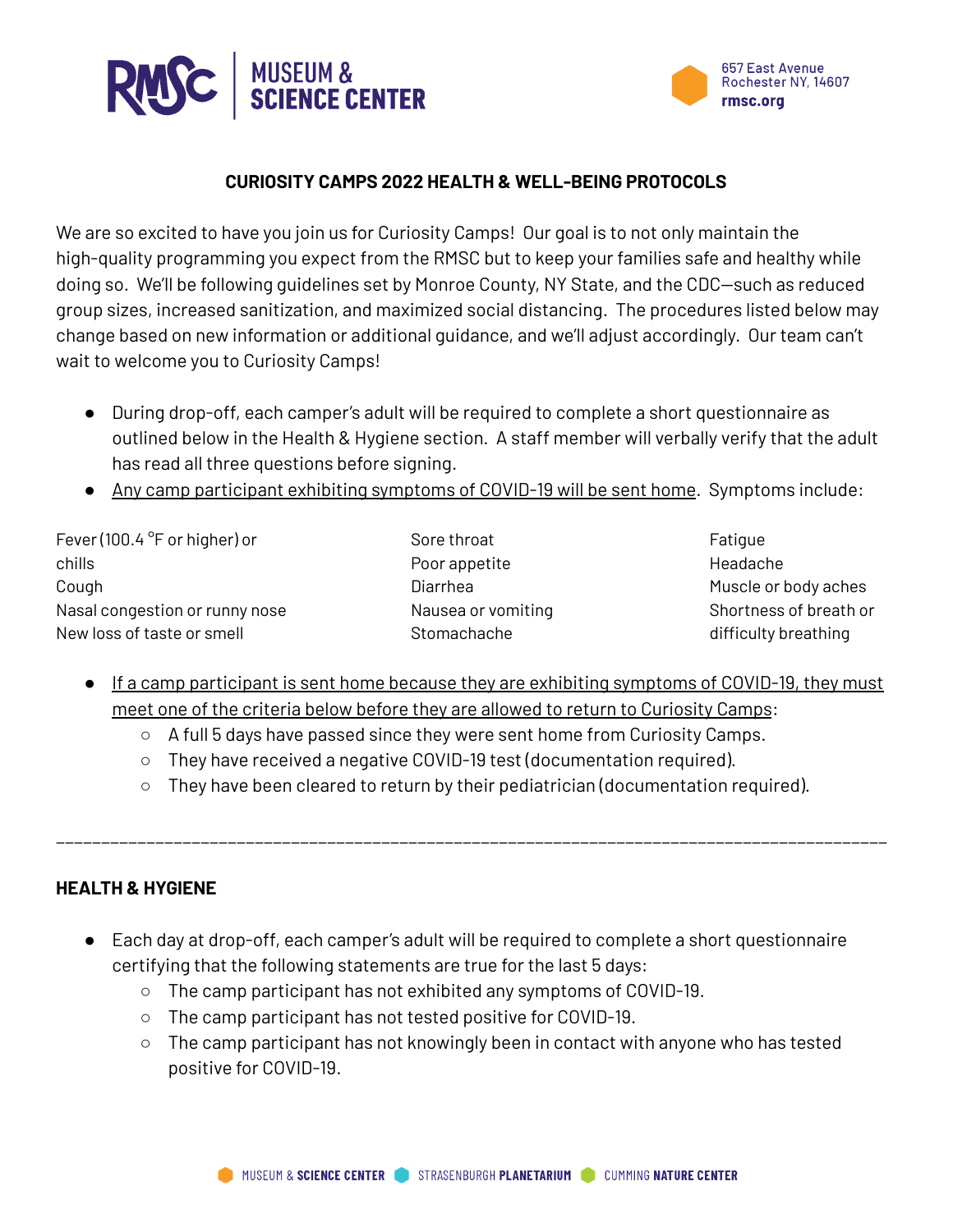- **If your camper is sick, PLEASE KEEP THEM HOME**. Anyone with a fever or symptoms of illness will not be permitted to stay at camp. If any participant develops a fever or symptoms of illness, they will be isolated, and a caregiver will be contacted for immediate pick-up. Cleaning protocols will also be enacted.
- If a camp participant is sent home because they are exhibiting symptoms of COVID-19, they must meet one of the criteria below before they are allowed to return to Curiosity Camps:
	- A full 5 days have passed since they were sent home from Curiosity Camps.
	- They have received a negative COVID-19 test (documentation required).
	- $\circ$  They have been cleared to return by their pediatrician (documentation required).
- If a positive case of COVID-19 is identified, Curiosity Camps families will be immediately informed. We will follow directions and protocols set by the Department of Health and RMSC leadership—which may include temporary closure of the program.
- Staff are trained to implement and encourage youth to follow healthy hygiene practices:
	- Everyone will engage in frequent, regular hand washing.
	- $\circ$  Hand sanitizer will be available in all classrooms and areas within the museum.
	- Staff will model healthy practices and monitor for hygiene and signs of illness throughout the camp day.

## **Masking**

Wearing a well-fitting mask consistently and correctly reduces the risk of spreading the virus that causes COVID-19. Masking policies for Curiosity Camps 2022 are based on CDC recommendations, and additional prevention strategies will be implemented as needed to maintain safe, in-person learning at different COVID-19 [Community](https://www.cdc.gov/coronavirus/2019-ncov/science/community-levels.html) Levels. We will check Monroe County's COVID-19 community level weekly and update masking policies accordingly; our current community level and masking policy will be posted at the door during drop-off.

Masking policies are outlined below for each level:

- HIGH:
	- Universal indoor masking required for campers, staff, and volunteers.
- MEDIUM:
	- Indoor masking required for staff and volunteers.
	- Indoor masking required for campers when mixing with other groups (e.g. during shows, when visiting the Museum & Science Center or the Strasenburgh Planetarium, on the bus). Indoor masking recommended for campers when cohorting in their camp classroom.
- LOW:
	- Indoor masking required for staff and volunteers.
	- Indoor masking optional for campers.